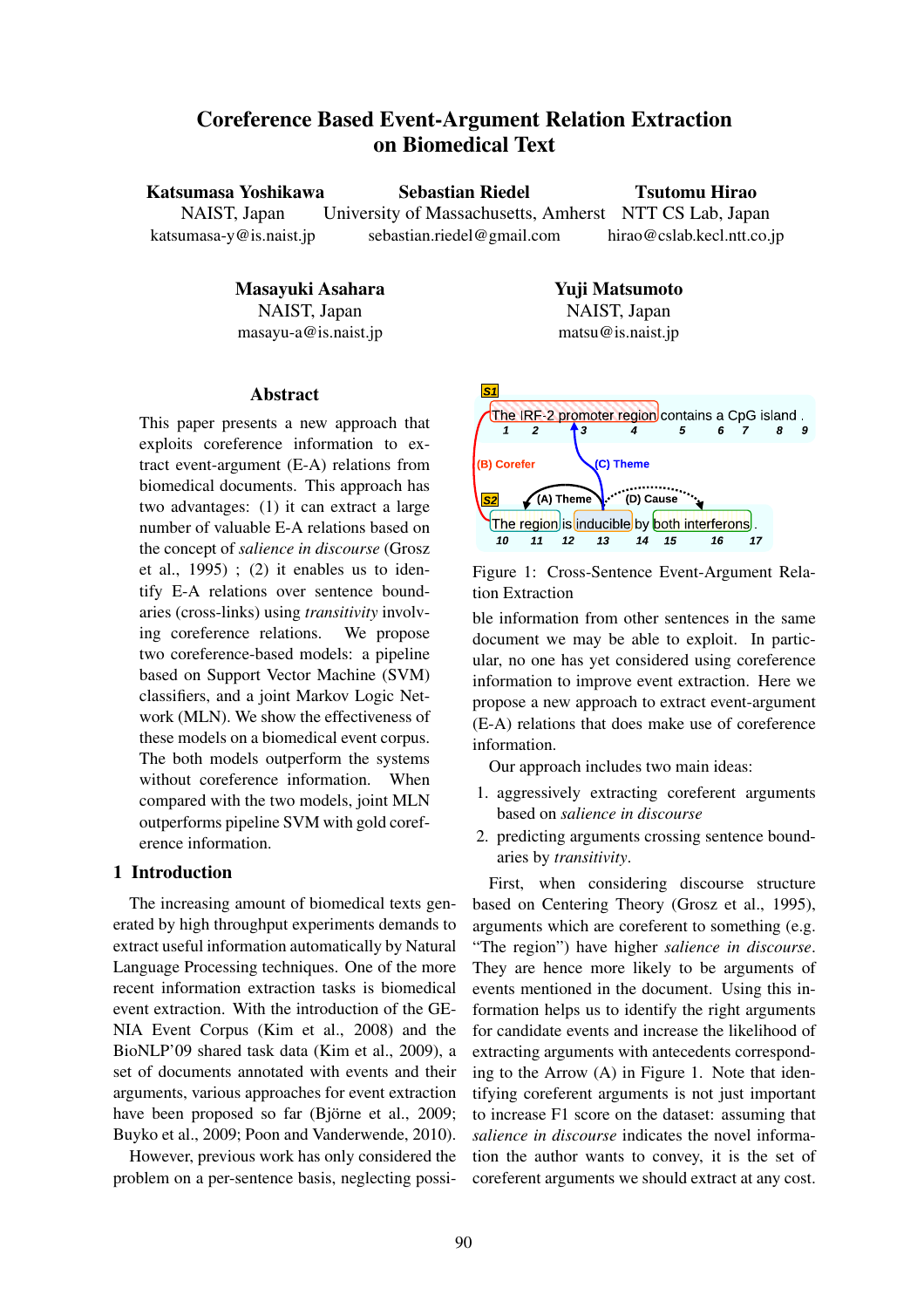Secondly, previous work on this task has primarily focused on identifying event-arguments within the same sentence. See Figure 1 for an example of such cross-sentence event-argument relations. It illustrates an example of E-A relation extraction including cross-sentence E-A. In the sentence *S2*, we have "inducible" as an event to be identified. When identifying intra-sentence arguments in *S2*, we can obtain "The region" as Theme and "both interferons" as Cause. However, in this example, "The region" is not sufficient as a Theme because "The region" is coreferent to "The IRF-2 promoter region" in *S1*. Thus, the true Theme of "inducible" is "The IRF-2 promoter region" and this phrase is actually more informative as an argument. On the other hand, "The region" is just an anaphor of the true argument. *Transitivity* idea <sup>1</sup> allows us to extract cross-sentence E-A relations such as the Arrow (C) in Figure 1.

To implement both ideas we propose two models to extract event-argument (E-A) relations involving coreference information. One is based on local classification with SVMs, and another is based on a joint Markov Logic Network (MLNs). To remain efficient, and akin to existing approaches, both look for events on a per-sentence basis. However, in contrast to previous work, our models consider as candidate arguments not only the tokens of the current sentence, but also all tokens in the previous sentences that are identified as antecedents of some tokens in the current sentence.

We show the effectiveness of our models on a biomedical corpus. They enable us to extract crosssentence E-A relations: we achieve an F1 score of 69.7% for our MLN model, and 54.1 % for the SVM pipeline. Moreover, with the idea of *salience in discourse* our coreference-based approach helps us to improve intra-sentence E-A extraction, in particular when arguments have antecedents. In this case adding gold coreference information to MLNs improves F-score by 16.9%.

In place of gold coreference information, we also experiment with predicted coreferences from a simple coreference resolver. Although the quality of predicted coreference information is relatively poor, we show that using this information is still better than not using it at all.

The remainder of this paper is organized as follows: Section 2 describes previous work for event extraction and some issues; Section 3 explains our proposed approach; Section 4 introduces our experimental setup; Section 5 presents results of our experiments; and in Section 6 we conclude and present some ideas for future work.

# 2 Event-Argument Relation Extraction and the Issues of Previous Work



Figure 2: An Example of Biomedical Event Extraction

# 2.1 Biomedical Event Extraction

Event extraction on biomedical text involves the three sub-tasks; identification of event trigger words; classification of event types; extraction of the relations between events and arguments (E-A). Figure 2 shows an example of event extraction. In this example, we have three event triggers: "induction", "increases", and "binding". The corresponding event types are *Positive regulation (Pos reg)* for "induction" and "increases", and *Binding* for "binding". In Figure 2, "increases" has two arguments; "induction" and "binding". The roles we have to identify fall into two classes: "Theme" and "Cause". In the case of our example the roles between "increases" and the two arguments are Cause and Theme, respectively.

Note that biomedical corpora have large numbers of nominal events. For example, in Figure 2 the arguments of "increases" are both nominal events. Such events can be arguments of other events, and they are often hard to be identified.

#### 2.2 Biomedical Corpora for Event Extraction

There are two major corpora for biomedical event extraction. One is the GENIA Event Corpus (GEC) (Kim et al., 2008), and the other is the data of the BioNLP'09 shared task. <sup>2</sup> This data is in fact derived from the GEC. There are some important differences between both corpora.

event type GEC has fine-grained event type annotations (35 classes), while BioNLP'09 data focuses on only 9 event subclasses.

non-event argument BioNLP'09 data does not differentiate between protein, gene and RNA, while the GEC corpus does.

<sup>&</sup>lt;sup>1</sup>e.g. If "The region" is a Theme of "inducible" and "The region" is coreferent to "The IRF-2...", then "The IRF-2..." is also a Theme of "inducible".

 $^{2}$ http://www-tsujii.is.s.u-tokyo.ac.jp/ GENIA/SharedTask/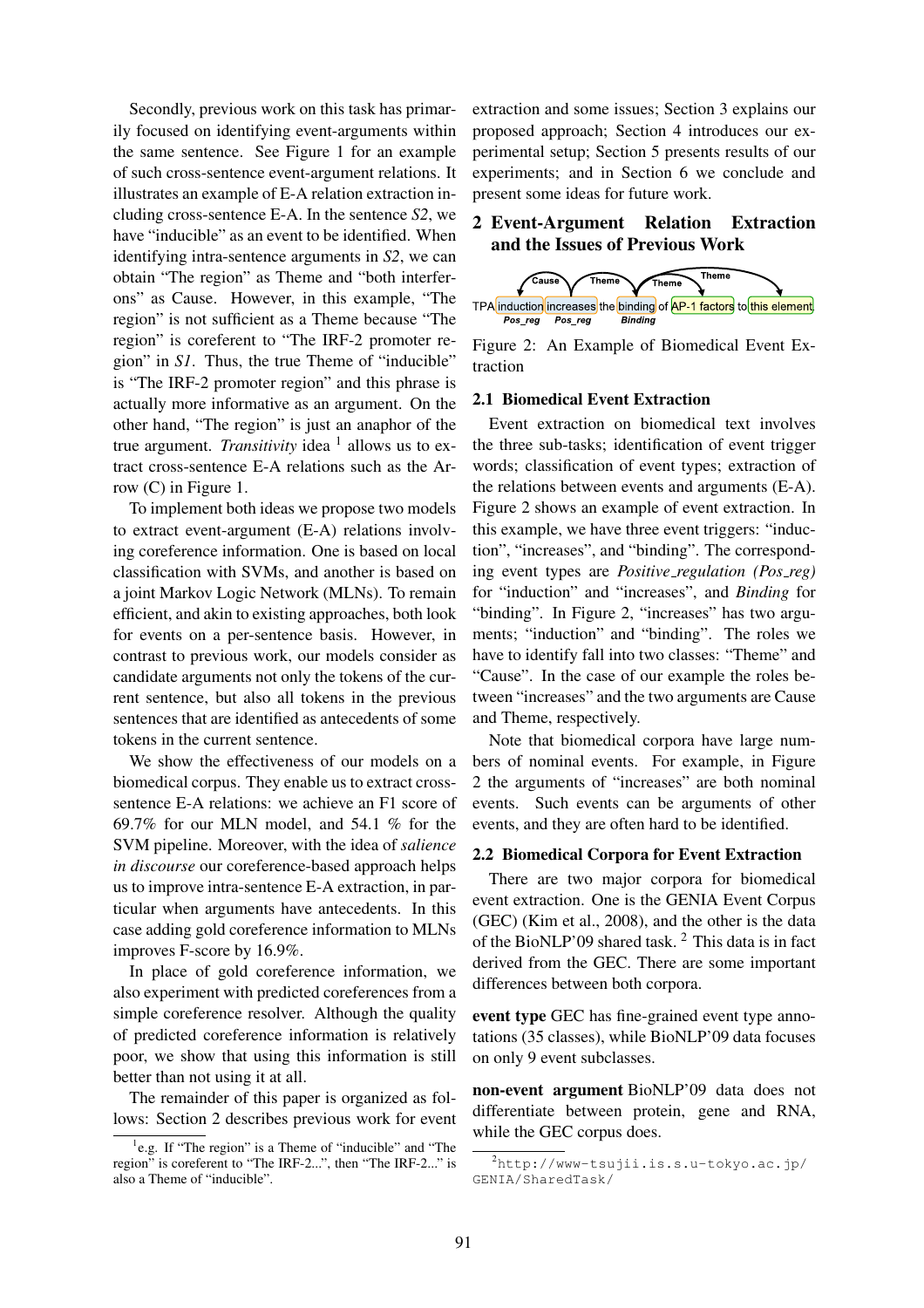coreference annotation Both GEC and BioNLP'09 corpora provide coreference annotations related to event extraction. However, in the case of the BioNLP'09 data coreference information primarily concerns protein names and abbreviations that follow in parenthesis. The GEC, on the other hand, provides proper cross-sentence coreference. Moreover, the sheer number of coreference annotations is much higher  $3$ .

For our work we choose the GEC, primarily because of the amount and quality of coreference information it provides. This allows us to train a coreference resolver, as well as testing our hypotheses when gold coreference annotations are available. A secondary reason to prefer GEC over the BioNLP'09 corpus is its fine-grained annotation. We believe that this setting is more realistic.

#### 2.3 Issues of Previous Work

Various approaches have been proposed for event-argument relation extraction on biomedical text. However, even the current state-of-the-art does not exploit coreference relations and focuses exclusively on intra-sentence E-A extraction.

For example, Björne et al. (2009) achieved the best results for Task 1 in the BioNLP'09 competition <sup>4</sup>. However, they neglected all cross-sentence E-A. They also reported that they did try to detect cross-sentence arguments directly without the use of coreference. But this approach did not lead to reasonable performance increase.

In BioNLP'09, Riedel et al. (2009) proposed a joint Markov Logic Network to tackle the task, and achieved the best results for Task 2. Their system makes use of global features and constraints, and performs event trigger and argument detection jointly. Poon and Vanderwende (2010) also applied Markov Logic and achieved competitive performance to the state-of-the-art result of (Björne et al., 2009). However, in both cases no crosssentence information is exploited.

To summarize, so far there is no research within biomedical event extraction which exploits coreference relations and tackles crosssentence E-A relation extraction. By contrast, for predicate-argument relation extraction in a Japanese newswire text corpus,  $<sup>5</sup>$  Taira et al. (2008)</sup> do consider cross-sentence E-A extraction. However, they directly extract cross-sentence links without considering coreference relations. In addition, their approach is based on a pipeline of SVM classifiers, and their achieved performance on cross-sentence E-A extraction was generally low.  $6$ 

### 2.4 The Direction of Our Work

We present a new approach that exploits coreference information for E-A relation extraction. Moreover, in contrast to previous work on the BioNLP'09 shared task we apply our models in a more realistic setting. Instead of relying on gold protein annotations, we use a Named Entity tagger; and instead of focusing on the coarse-grained annotation of the BioNLP task, we work with the GEC corpus and its the fine-grained ontology.

From now on, for brevity, we call crosssentence event-argument relations just "*crosslinks*" and intra-sentence event-argument relations "*intra-links*".

We propose two coreference-based models. One is an SVM based model that extracts intra-links first and then cross-links as a post-processing step. The other is a joint model defined with Markov Logic that jointly extracts intra-links and crosslinks and allows us to model salience of discourse in a principled manner.

# 3 Coreference Based Approach

We have two ideas for incorporating coreference information into E-A relation extraction.

- Aggressively extracting valuable E-A relations based on "*salience in discourse*"
- Predicting cross-links by using "*transitivity*" including coreference relations

According to these ideas, we propose two approaches. One is a pipeline model based on SVM classifiers, and the other is a joint model based Markov Logic.

Before we present these approaches in detail, let us first describe coreference resolution as a preprocessing step.

# 3.1 Coreference Resolution

There are some previous work for coreference resolution on biomedical domains (Yang et al., 2004; Su et al., 2008). However, in our work, we introduce a simple coreference resolver based on a

 $3B$ jörne et al. (2009) also mentioned that coreference relations could be helpful to cross-sentence E-A extraction but the necessary coreference annotation to train a coreference resolver is not presented in BioNLP'09 data.

<sup>4</sup>BioNLP'09 has three tasks 1, 2, and 3. Task 1 is core event extraction and mandatory. Our work also focuses on Task 1.

<sup>5</sup> http://cl.naist.jp/nldata/corpus/

 $6$ Low 20s% F1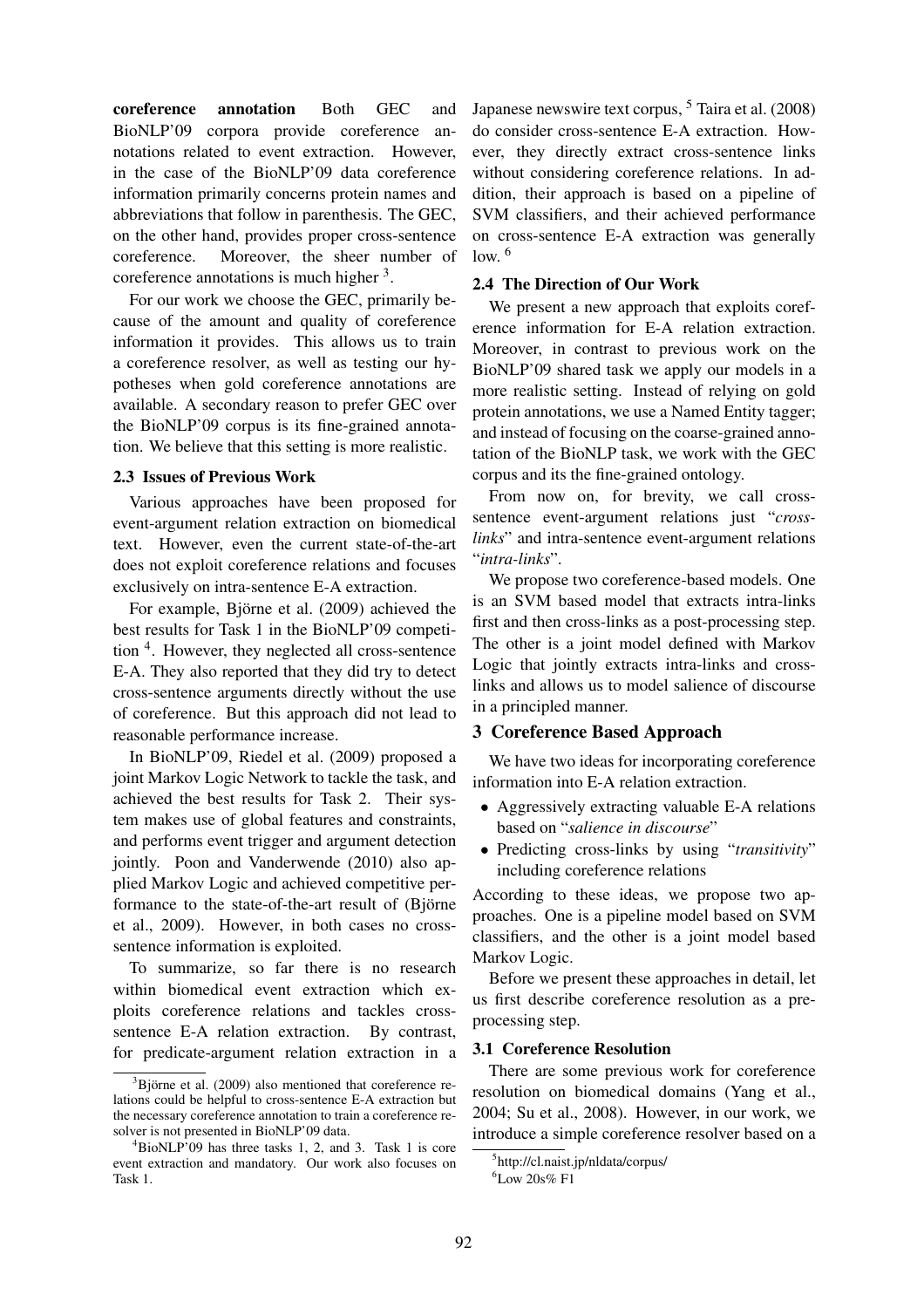|                                          | SVM 1st phase        | SVM 2nd phase |                         |
|------------------------------------------|----------------------|---------------|-------------------------|
| Description                              | $event \& eventType$ | $role (E-A)$  | MLN predicate           |
| Word Form                                | X                    | X             | word(i, w)              |
| Part-of-Speech                           | X                    | X             | pos(i, p)               |
| Word Stem                                | X                    | X             | stem(i,s)               |
| Named Entity Tag                         | X                    | X             | ne(i, n)                |
| Chunk Tag                                | X                    | X             | chunk(i, c)             |
| In Event Dictionary                      | X                    | X             | dict(i, d)              |
| Has Capital Letter                       | X                    | X             | capital(i)              |
| Has Numeric Characters                   | X                    | X             | numeric(i)              |
| <b>Has Punctuation Characters</b>        | X                    | X             | punc(i)                 |
| <b>Character Bigram</b>                  | X                    |               | bigram(i, bi)           |
| Character Trigram                        | X                    |               | trigram(i, tri)         |
| Dependency label                         | X                    | X             | $\overline{dep(i,j,d)}$ |
| Labeled dependency path between tokens   |                      | X             | path(i, j, pt)          |
| Unlabeled dependency path between tokens |                      | X             | pathNL(i, j, pt)        |
| Least common ancester of dependency path |                      | X             | lca(i, j, L)            |

Table 1: Used Local Features for SVM Pipeline and MLN Joint

pairwise coreference model (Soon et al., 2001)<sup>7</sup>. It employs a binary classifier which classifies all possible pairs of noun phrases into "corefer" or "not corefer". Popular external resources like WordNet do not work in biomedical domain. Hence, our resolver identifies coreference relations with only basic features such as word form, POS, and NE tag, and achieves 59.1 pairwise F1 on GEC evaluating 5-fold cross validation.

#### 3.2 SVM Pipeline Model

In our pipeline we apply the SVM model proposed by (Björne et al., 2009). Their original model first extracts events and event types with a multi-class SVM (1st phase). Then it identifies the relations between all pairs of event-proteins and event-events by another multi-class SVM (2nd phase). Note that, on our setting, the 1st phase classifies event types into 36 classes (35 types + "Not-Event"). Moreover, while protein annotations were given in the BioNLP'09 shared task, for the GEC we have extract them using an NE tagger. The features we used for the 1st and 2nd phases are summarized in the first and the second columns of Table 1, respectively.

After identifying intra-links, our model deterministically attaches, for each intra-sentence argument of an event, all antecedents inside/outside the sentence to the same event. Hence we implement *transitivity* as a post-processing step. However, it is difficult for SVM pipeline to implement the idea of *salience in discourse*. We believe that a Markov Logic model is preferable in this case.

#### 3.3 MLN Joint Model

Markov Logic (Richardson and Domingos, 2006) is an expressive template language that uses weighted first-order logic formulae to instantiate Markov Networks of repetitive structure. In Markov Logic users design predicates and formulae to describe their problem. Then they use software packages such as *Alchemy* <sup>8</sup> and *Markov thebeast* <sup>9</sup> in order to perform inference and learning.

It is difficult to construct Markov Logic Networks for joint E-A relation extraction and coreference resolution across a complete document. Hence we follow the two strategies: (1) restriction of argument candidates based on coreference relations; (2) construction of a joint model which jointly identifies intra-links and cross-links. Restricting argument candidates helps us to construct a very compact but effective model. A joint model enables us to simultaneously extract intra-links and cross-links and contributes to improve the performance. In addition, we will see that this setup still allows us to implement the idea of *salience in discourse* with global formulae in Markov Logic.

#### 3.3.1 Predicate Definition

Our joint model is based on the model proposed by Riedel et al. (2009). We first define the predicates of the proposed Markov Logic Network (MLN). There are three "*hidden*" predicates corresponding to what the target information we want to extract.

| Table 2: The Three Hidden Predicates |                                                       |  |  |
|--------------------------------------|-------------------------------------------------------|--|--|
|                                      | event(i)   token i is an event                        |  |  |
| eventType $(i, t)$                   | token $i$ is an event with type $t$                   |  |  |
| role(i, j, r)                        | token <i>i</i> has an argument <i>j</i> with role $r$ |  |  |

In this work, *role* is the primary hidden predicate because *role* represents event-argument relations.

Next we define *observed* predicates representing information that is available at both train and test

 $7$ Yang et al. (2004) also built the same kind of resolver as a baseline with the original coreference annotations

<sup>8</sup>http://alchemy.cs.washington.edu/

<sup>9</sup>http://code.google.com/p/thebeast/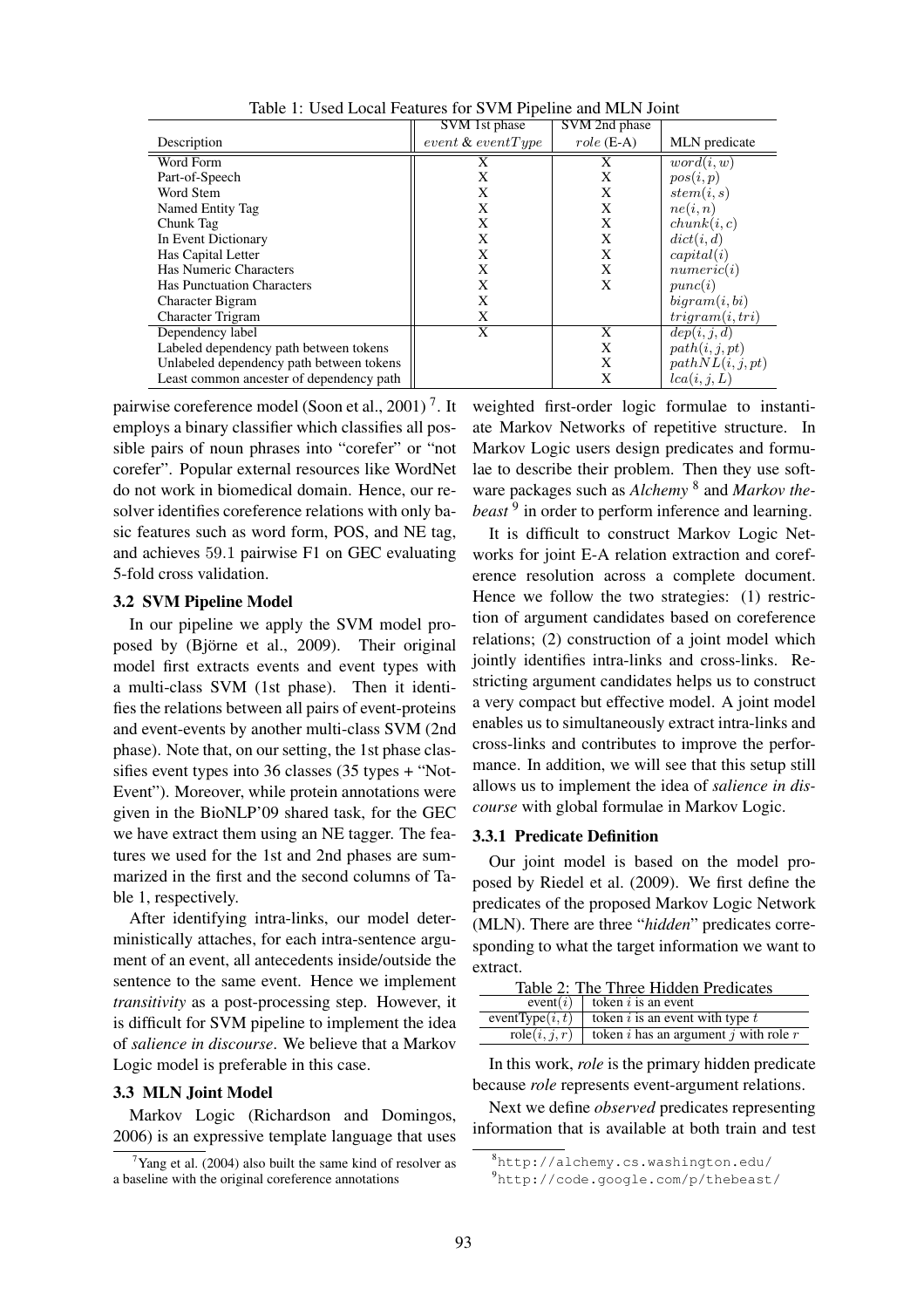time. We define corefer $(i, j)$ , which indicates that token  $i$  is coreferent to token  $j$  (they are in the same entity cluster). corefer $(i, j)$  obviously plays an important role for our coreference-based joint model. We list the remaining observed predicates in the last column of Table 1.

Our MLN is composed of several weighted formulae that we divide into two classes. The first class contains local formulae for *event, eventType*, and *role*. We say that a formula is local if it considers only one atom hidden predicates. The formulae in the second class are global: they involve two or more atoms of hidden predicates. In our case they consider *event, eventType*, and *role* simultaneously.

## 3.3.2 Basic Local Formulae

Our local features are based on previous work (Björne et al.,  $2009$ ; Riedel et al.,  $2009$ ) and listed in Table 1. We exploit two types of formula representation: "simple token property" and "link tokens property" defined by Riedel et al. (2009).

The first type of local formulae describes properties of only one token and such properties are represented by the predicates in the first section of Table 1. The second type of local formulae represents properties of token pairs and linked tokens property predicates  $(dep, path, pathNL, and lca)$ in the second section of Table 1.

#### 3.3.3 Basic Global Formulae

Our global formulae are designed to enforce consistency between the three *hidden* predicates and are shown in Table 3. Riedel et al. (2009) presented more global formulae for their model. However, some of these do not work well for our task setting on the GENIA Event Corpus. We obtain the best results by only using global formulae for ensuring consistency of the hidden predicates.

#### 3.4 Using Coreference Information

We explain our coreference-based approaches with Figure 1. For our Markov Logic Network let us describe the relations in Figure 1 with predicates. First, the two intra-links in *S2* are described by  $role(13, 11,$  Theme) – Arrow (A) and role(13, 15, Cause) – Arrow (D)  $^{10}$ . Next, we represent the coreference relation by corefer $(11, 4)$  – Bold Line (B). Finally, we express the cross-link as  $role(13, 4, Theme) - Arrow (C).$ 

With the example in Figure 1, we explain the two main concepts : *Salience in Discourse (SiD)* and *Transitivity (T)*. We also present an additional idea, *Feature Copy (FC)*.

Salience in Discourse Again, an important advantage of our joint model with MLN is the implementation of "*salience in discourse*". The entities mentioned over and over again are hence important in discourse structure and accordingly it is highly possible for them to be arguments of some events.

In order to implement this idea of salience in discourse, we add the Formula (*SiD*) in the first row of Table 4. Formula (*SiD*) captures that if a token  $i$  is coreferent to another token  $k$ , there is at least one event related to token  $i$ . Our model with Formula (*SiD*) prefers coreferent arguments and aggressively connects them with events. In addition, our coreference resolver always extracts coreference relations which are related to events, since coreference annotations in GEC are always related to events.

Transitivity Another main concept is "*transitivity*" for intra/cross-link extraction. <sup>11</sup> As mentioned earlier, the SVM pipeline enforces *transitivity* as a post-processing step.

For the MLN joint model, let us consider the example of Figure 1 again.

role(13, 11, Theme)  $\land$  corefer(11, 4)

 $\Rightarrow$  role(13, 4, Theme)

This formula denotes that, if an event "inducible" has "The region" as a Theme and "The region" is coreferent to "The IRF-2 promoter region", then "The IRF-2 promoter region" is also a Theme of "inducible". The three atoms,  $role(13, 11,$  Theme),  $\text{corefer}(11, 4)$ , and  $\text{role}(13, 4, \text{Then})$  in this formula are respectively corresponding to the three arrow edges  $(A)$ ,  $(B)$ , and  $(C)$  in Figure 1. This formula is generalized as Formula (*T*) shown in the second row of Table 4.

The merit of using Formula (*T*) is that we can take care of cross-links by only solving intra-links and using the associated coreference relations. Candidate arguments of cross-links are the only arguments which are coreferent to intra-sentence mentions (antecedents).

The improvement by Formula (*T*) depends on the performance of intra-link role( $i, j, r$ ) and coreference relation corefer $(j, k)$ . Clearly, this performance depends partially on the effectiveness of Formula (*T*) formula above. It should also be clear

<sup>10</sup>In these terms, phrasal arguments are driven by *anchor* tokens which are the ROOT tokes on dependency subtrees of the phrases

 $11$ An antecedent of an argument is sometimes in a subordinate clause within a same sentence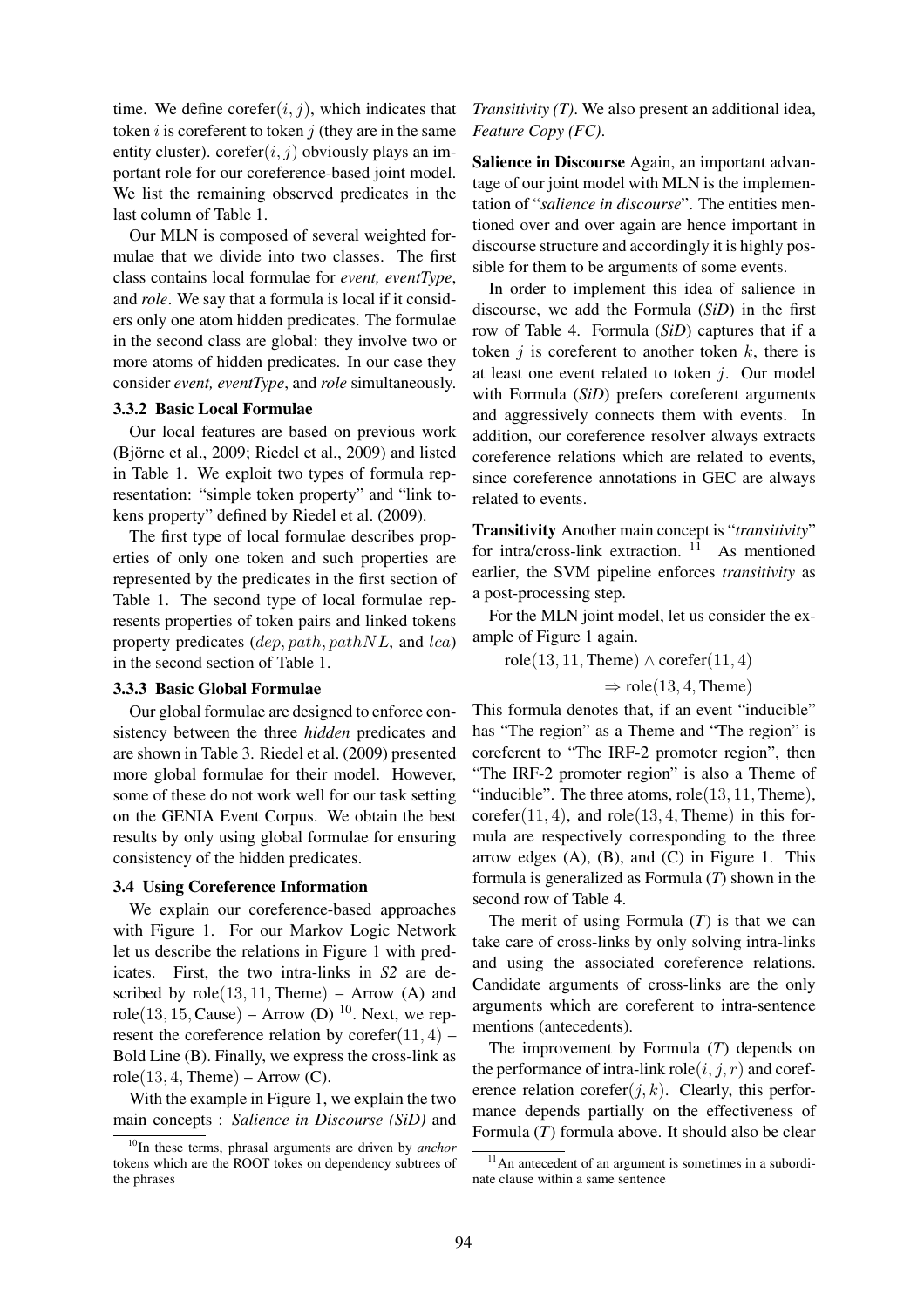| Table 9. Dasit Chobal Politiquae |                                                                                                           |                                                                                      |                                                    |                                                           |
|----------------------------------|-----------------------------------------------------------------------------------------------------------|--------------------------------------------------------------------------------------|----------------------------------------------------|-----------------------------------------------------------|
|                                  | Formula                                                                                                   |                                                                                      | Description                                        |                                                           |
|                                  | $event(i) \Rightarrow \exists t.eventType(i, t)$                                                          |                                                                                      | If there is an event there should be an event type |                                                           |
|                                  | $eventType(i, t) \Rightarrow event(i)$                                                                    |                                                                                      |                                                    | If there is an event type there should be an event        |
|                                  | $role(i, j, r) \Rightarrow event(i)$                                                                      |                                                                                      |                                                    | If $j$ plays the role r for i then i has to be an event   |
|                                  | $event(i) \Rightarrow \exists j. role (i, j. Then)$<br>Every event relates to need at least one argument. |                                                                                      |                                                    |                                                           |
|                                  |                                                                                                           |                                                                                      |                                                    |                                                           |
|                                  |                                                                                                           |                                                                                      | Table 4: Coreference Formulae                      |                                                           |
| Symbol                           | Name                                                                                                      | Formula                                                                              |                                                    | Description                                               |
| (SiD)                            | Salience in Discourse                                                                                     | $\text{corefer}(j,k) \Rightarrow \exists i.\text{role}(i,j,r) \land \text{event}(i)$ |                                                    | If a token $j$ is coreferent to another token $k$ , there |
|                                  |                                                                                                           |                                                                                      |                                                    | is at least one event related to token j                  |
| (T)                              | Transitivity                                                                                              | $role(i, j, r) \wedge corefer(j, k) \Rightarrow role(i, k, r)$                       |                                                    | If j plays the role r for i and j is coreferent to $k$    |
|                                  |                                                                                                           |                                                                                      |                                                    | then $k$ also plays the role $r$ for $i$                  |
| (FC)                             | <b>Feature Copy</b>                                                                                       | $\text{corefer}(j,k) \wedge F(k, +f) \Rightarrow \text{role}(i, j, r)$               |                                                    | If i is coreferent to k and k has feature f then i        |
|                                  |                                                                                                           |                                                                                      |                                                    | plays the role $r$ for $i$                                |

Table 3: Basic Global Formulae

that the improvement due to Formula (*SiD*) are also affected by Formula (*T*) formula because it impacts on  $∃i$ .role $(i, j, r)$  in Formula (*SiD*). Thus, the formulae representing the *Salience in Discourse* and *Transitivity* interact with each other.

Feature Copy We implement additional usage of coreference information through "*Feature Copy*". Anaphor arguments such as "The region" in Figure 1 are sometimes more difficult to be identified than "The IRF-2 promoter region" because of the lack of basic features (e.g. POS). *Feature Copy* supplements the features of an anaphor by adding the features of its antecedent. According to the example of Figure 1, the formula,

 $\text{corefer}(11, 4) \wedge \text{word}(4, \text{``IRF-2''})$ 

 $\Rightarrow$  role(13, 11, Theme)

injects a word feature "IRF-2" to anaphor "The region" in  $S2$ . Here word $(i, w)$  represents a feature that the child token of the token  $i$  on the dependency subtree is word  $w$ . To be exact, this formula allows us to employ additional features of the antecedent to solve the link role(13, 11, Theme). This formula is generalized as Formula (*FC*) in the last row of Table 4. In Formula (*FC*), F denotes the predicates which represent basic features such as word, POS, and NE tags of the tokens. Formula (*FC*) copies the features of cross-sentence arguments (antecedents) to intra-sentence arguments (anaphors). *Feature Copy* is not a novel idea but contributes to improve performance. The SVM pipeline model also add the same features.

# 4 Experimental Setup

Let us summarise the data and tools we employ. The data for our experiments is GENIA Event Corpus (GEC) (Kim et al., 2008). For feature generation, we employ the following tools. POS and NE tagging are performed with GENIA Tagger<sup>12</sup>,

for dependency path features we apply Charniak-Johnson reranking parser with Self-Training parsing model  $^{13}$ , and convert the results to dependency tree with pennconverter  $14$ . Learning and inference algorithms for joint model are provided by Markov thebeast <sup>15</sup>, a Markov Logic engine tailored for NLP applications. Our pipeline model employs SVM-struct <sup>16</sup> both in learning and testing. For coreference resolution, we also employ SVM-struct for binary classification.



Figure 3: Figure of Experimental Setup

Figure 3 shows a structure of our experimental system. Our experiments perform the following steps. (1) First we perform preprocessing (tagging and parsing). (2) Then we perform coreference resolution for all the documents and generate lists of token pairs that are coreferent to each other. (3) finally, we train the event extractors: SVM pipeline (SVM) and MLN joint (MLN) involving coreference relations. We evaluate all systems using 5 fold cross validation on GEC.

## 5 Results

In the following we will first show the results of our models for event extraction with/without coreference information. We will then present more detailed results concerning E-A relation extraction.

<sup>15</sup>http://code.google.com/p/thebeast/ <sup>16</sup>http://www.cs.cornell.edu/People/tj/

<sup>12</sup>http://www-tsujii.is.s.u-tokyo.ac.jp/ GENIA/tagger/

<sup>13</sup>http://www.cs.brown.edu/˜dmcc/ biomedical.html

<sup>14</sup>http://nlp.cs.lth.se/software/ treebank\_converter/

svm\_light/svm\_struct.html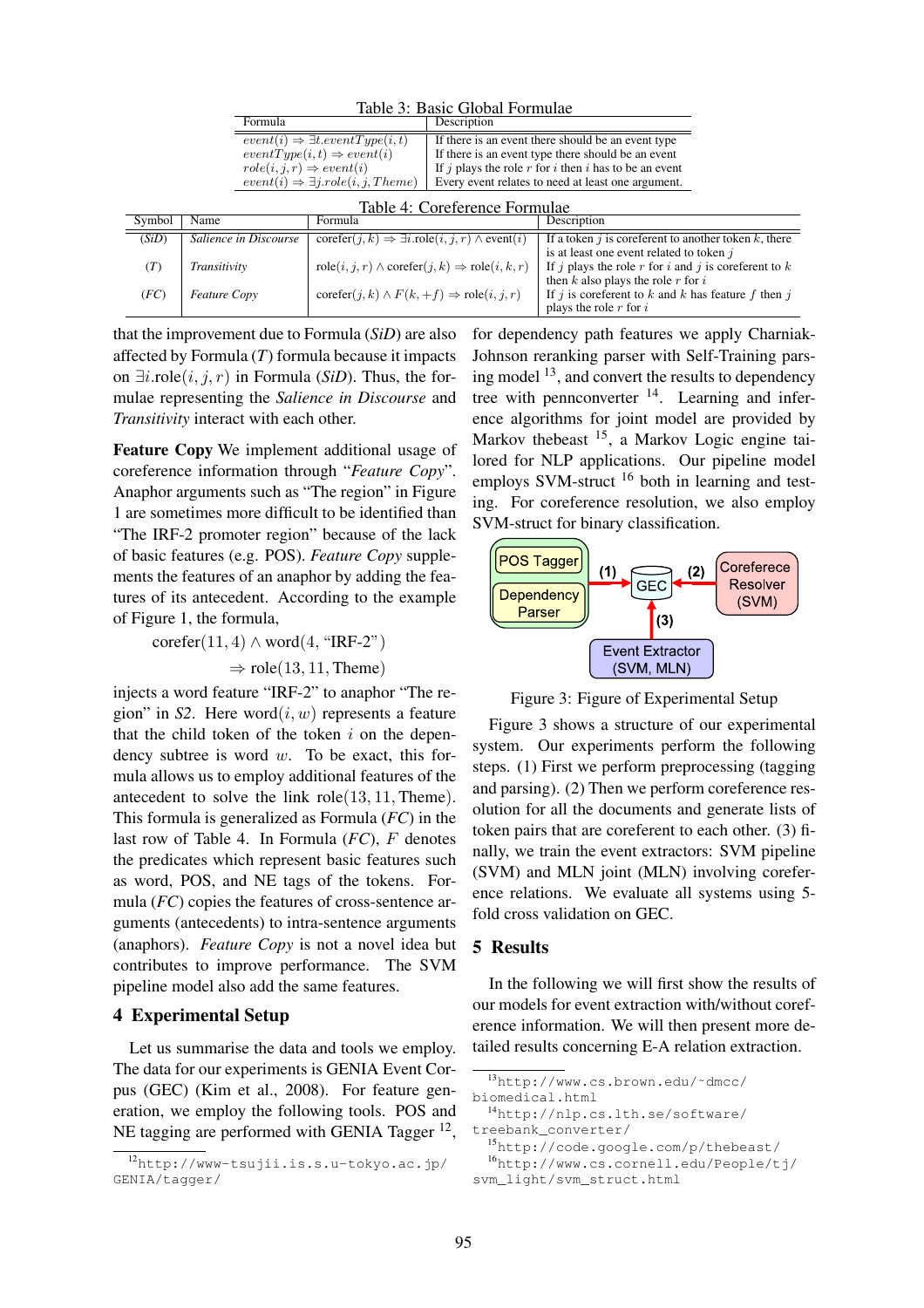# 5.1 Impact of Coreference Based Approach

| $\mathbf{r}$ |             |       |           |               |
|--------------|-------------|-------|-----------|---------------|
| System       | Corefer     | event | eventType | role          |
| $(a)$ SVM    | <b>NONE</b> | 77.0  | 67.8      | 52.3(0.0)     |
| $(b)$ SVM    | <b>SYS</b>  | 77.0  | 67.8      | $53.6 (+1.3)$ |
| $(b')$ SVM   | GOLD        | 77.0  | 67.8      | $55.4 (+3.1)$ |
| $(c)$ MLN    | <b>NONE</b> | 80.5  | 70.6      | 51.7(0.0)     |
| $(g)$ MLN    | <b>SYS</b>  | 80.8  | 70.8      | $53.8 (+2.1)$ |
| $(g')$ MLN   | GOLD        | 81.2  | 70.8      | $56.7 (+5.0)$ |
|              |             |       |           |               |

Table 5: Results of Event Extraction (F1)

We begin by showing the SVM and MLN results for event extraction in Table 5. We present F1-values of event, eventType, and role (E-A relation). The three columns (event, eventType, and role) in Table 5 correspond to the *hidden* predicates in Table 2.

Let us consider the rows of (a)-(b) and (c)- (g). They compare SVM and MLN approaches with and without the use of coreference information. The column "Corefer" indicates how to include coreference information: "NONE"– without coreference; "SYS"– with coreference resolver; "GOLD"– with gold coreference annotations.

We note that adding coreference information leads to 1.3 points F1 improvement for the SVM pipeline, and a 2.1 points improvement for MLN joint. Both improvements are statistically significant. <sup>17</sup> With gold coreference information, Systems  $(b')$  and  $(g')$  clearly achieve more significant improvements.

Let us move on to the comparisons between SVM pipeline and MLN joint models. For event and eventType we compare row (b) with row (g) and observe that the MLN outperforms the SVM. This is to be contrasted with results for the BioNLP'09 shared task, where the SVM model (Björne et al., 2009) outperformed the MLN (Riedel et al., 2009). This contrast may stem from the fact that GEC events are more difficult to extract due to a large number of event types and lack of gold protein annotations, and hence local models are more likely to make mistakes that global consistency constraints can rule out.

For role extractions (E-A relation), SVM pipeline and MLN joint show comparable results, at least when not using coreference relations. However, when coreference information is taken into account, the MLN profits more. In fact, with gold coreference annotations, the MLN outperforms SVM pipeline by 1.3 points margin.

# 5.2 Detailed Results for Event-Argument Relation Extraction

Table 6 shows the three types of E-A relations we evaluate in detail.

| radio 0. Three Types of Event Throme |                                                              |                  |  |  |
|--------------------------------------|--------------------------------------------------------------|------------------|--|--|
| Type                                 | Description                                                  | Edge in Figure 1 |  |  |
| Cross                                | E-A relations crossing sen-<br>tence boundaries (cross-link) | Arrow $(C)$      |  |  |
| W-ANT                                | Intra-sententence<br>$E-As$                                  | Arrow $(A)$      |  |  |
| Normal                               | (intra-link) with antecedents<br>Neither Cross nor W-ANT     | Arrow (D)        |  |  |

Table 6: Three Types of Event-Argument

They correspond to the arrows  $(A)$ ,  $(C)$ , and  $(D)$ in Figure 1, respectively. We show the detailed results of E-A relation extraction in Table 7. The all scores shown in the table are F1-values.

| Table 7: Results of E-A Relation Extraction (F1) |             |       |                |        |
|--------------------------------------------------|-------------|-------|----------------|--------|
| System                                           | Corefer     | Cross | W-ANT          | Normal |
| $(a)$ SVM                                        | <b>NONE</b> | 0.0   | 56.0           | 53.6   |
| $(b)$ SVM                                        | <b>SYS</b>  | 27.9  | 57.0           | 54.3   |
| $(b')$ SVM                                       | GOLD        | 54.1  | 57.3           | 55.4   |
| $(c)$ MLN                                        | <b>NONE</b> | 0.0   | 49.8(0.0)      | 53.2   |
| $(d)$ MLN                                        | FC          | 0.0   | $51.5 (+1.7)$  | 53.7   |
| $(e)$ MLN                                        | $FC+SiD$    | 0.0   | $54.6 (+4.8)$  | 53.3   |
| $(f)$ MLN                                        | $FC+T$      | 36.7  | $51.7 (+1.9)$  | 53.7   |
| $(g)$ MLN                                        | $FC+SiD+T$  | 39.3  | $56.5 (+6.7)$  | 54.3   |
| $(g')$ MLN                                       | GOLD        | 69.7  | $66.7 (+16.9)$ | 55.3   |

#### 5.2.1 SVM pipeline Model

The first part of Table 7 shows the results of the SVM pipeline with/without coreference relations. Systems  $(a)$ ,  $(b)$  and  $(b')$  correspond to the first three rows in Table 5, respectively. We note that the SVM pipeline manages to extract cross-links with an F1 score of 27.9 points with coreference information from the resolver. The third row in Table 7 shows the results of the system with gold coreference which is extended from System (b). With gold coreference, the SVM pipeline achieves 54.1 points for "Cross". However, the improvement we get for "W-ANT" relations is small since the SVM pipeline model employs only *Feature Copy* and *Transitivity* concepts. In particular, it cannot directly exploit *Salience in Discourse* as a feature.

### 5.2.2 MLN joint Model

How does coreference help our MLN approach? To answer this question, the second part of Table 7 shows the results of the following six systems. The row (c) corresponds to the fourth row of Table 5 and shows results for the system that does not exploit any coreference information. Systems (d)-(g) include Formula (*FC*). In the sixth (e) and the seventh (f) rows, we show the scores of MLN joint with Formula (*SiD*) and Formula (*T*), respectively. Our full joint model with both (*SiD*) and (*T*) formulae comes in the eighth row (g). System  $(g')$ 

 $17 \rho < 0.01$ , McNemar's test 2-tailed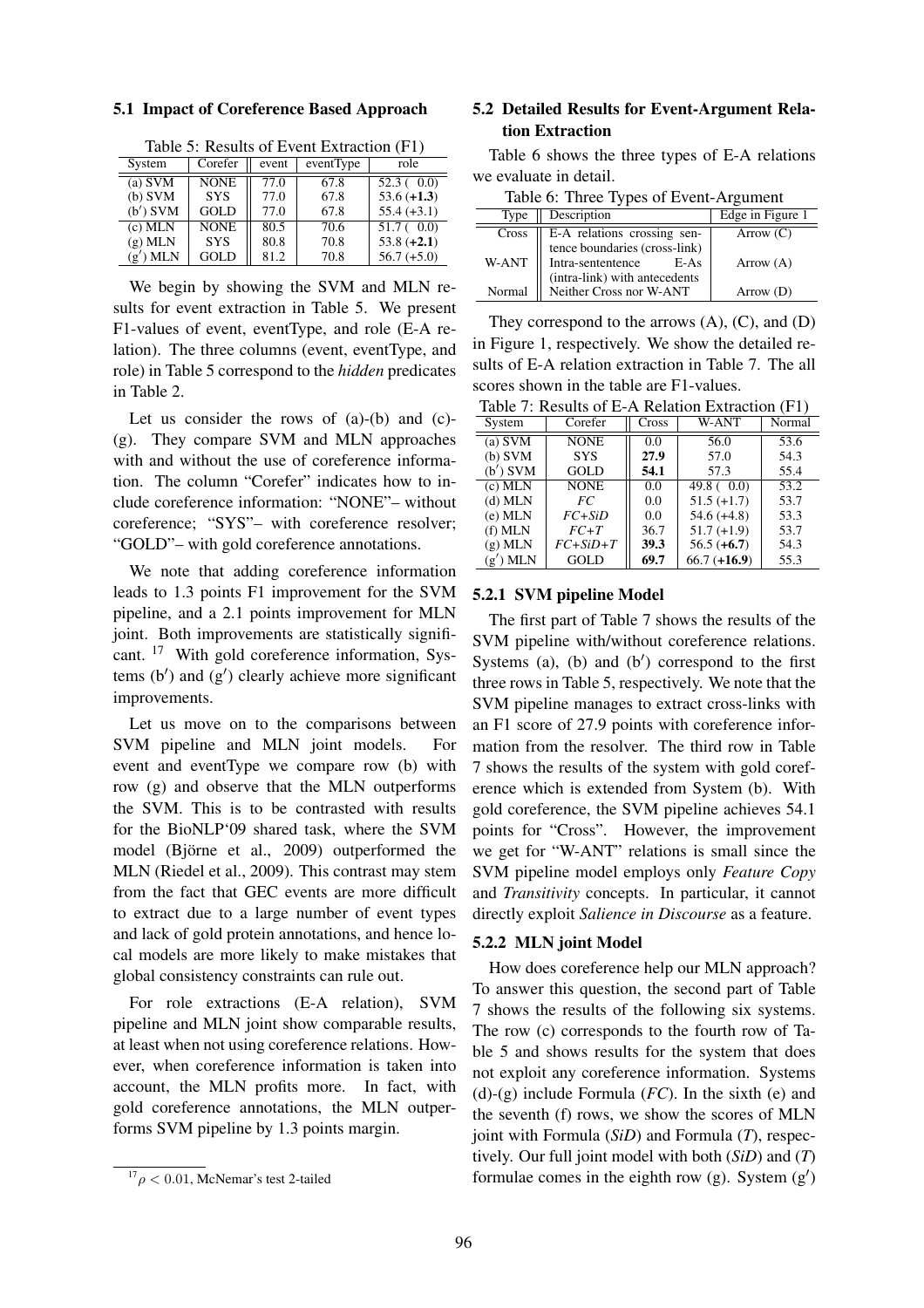is an extended system from System (g) with gold coreference information.

By comparing Systems  $(d)(e)(f)$  with System  $(c)$ , we note that *Feature Copy (FC)*, *Salience in Discourse (SiD)*, and *Transitivity (T)* formulae all successfully exploit coreference information. For "W-ANT", Systems (d) and (e) outperform System (c), which establishes that both *Feature Copy* and *Salience in Discourse* are sensible additions to an MLN E-A extractor. On the other hand, for "Cross (cross-link)", System (f) extracts cross-sentence E-A relations, which demonstrates that *Transitivity* is important, too. Next, for cross-link, our full system (g) achieved 39.3 points F1 score and outperformed System (c) with 6.7 points margin for "W-ANT". The further improvements with gold coreference are shown by our full system  $(g')$ . It achieved 69.7 points for "Cross" and improved System (c) by 16.9 points margin for "W-ANT".

# 5.2.3 SVM Pipeline VS MLN Joint

The final evaluation compares SVM pipeline and MLN joint models. Let us consider Table 7 again. When comparing System (a) with System (c), we notice that the SVM pipeline (a) outperforms the MLN joint model in "W-ANT" without coreference information. However, when comparing Systems (b) and (g) (using coreference information by the resolver), MLN result is very competitive for "W-ANT", 11.4 points better for "Cross".

Furthermore, with gold coreference, the MLN joint (System (g′ ) outperforms the SVM pipeline  $(System (b'))$  both in "Cross" and "W-ANT" by 15.6 points margin and 9.4 points margin, respectively. This demonstrates that our MLN model will further improves extraction of cross-links and intra-links with antecedents if we have a better coreference resolver.

We believe that the reason for these results are two crucial differences between the SVM and MLN models:

- With Formula (*SiD*) in Table 4, MLN joint has more chances to extract "W-ANT" relations. It also effects the first term of Formula (*T*). By contrast, the SVM pipeline cannot easily model the notion of *salience in discourse* and the effect from coreference is weak.
- Formula (*T*) of MLN is defined as a soft constraint. Hence, other formulae may reject a suggested cross-link from Formula (*T*). The SVM pipeline deterministically identifies cross-links and is hence more prone to errors in the intra-

# sentence E-A extraction.

Finally, the potential for further improvement through coreference-based approach is limited by the performance on intra-links extraction. Moreover, we also observe that the 20% of cross-links are cases of zero-anaphora. Here the utility of coreference information is naturally limited, and our Formula (*T*) cannot come into effect due to missing corefer $(j, k)$  atoms.

# 6 Conclusion and Future Work

In this paper we presented a novel approach to event extraction with coreference relations. Our approach incorporates coreference relations with two concepts of *salience in discourse* and *transitivity*. The coreferent arguments we focused on are generally valuable for document understanding in terms of discourse structure and they should be aggressively extracted. We proposed two models: SVM pipeline and MLN joint and they improved the attachments of intra-sentence and crosssentence related to coreference relations. Furthermore, we confirmed that the more improvements of coreference resolution led to the higher performance of event-argument relation extraction.

However, potential for further improvement through coreference-based approach is limited by the performance of intra-sentence links and zeroanaphora cases. To overcome this problem, we plan to propose a collective approach for a whole document. Specifically, we are constructing a joint model of coreference resolution and event extraction considering all tokens in a document based on the idea of Narrative Schema (Chambers and Jurafsky, 2009). If we take into account of all tokens in a document at one time, we can consider various relations between events (event chains) through anaphoric chains. But to implement such a joint model by Markov Logic, we cannot escape from fighting against time and space complexities. So, we are investigating a reasonable approximation for learning and inference of joint approaches.